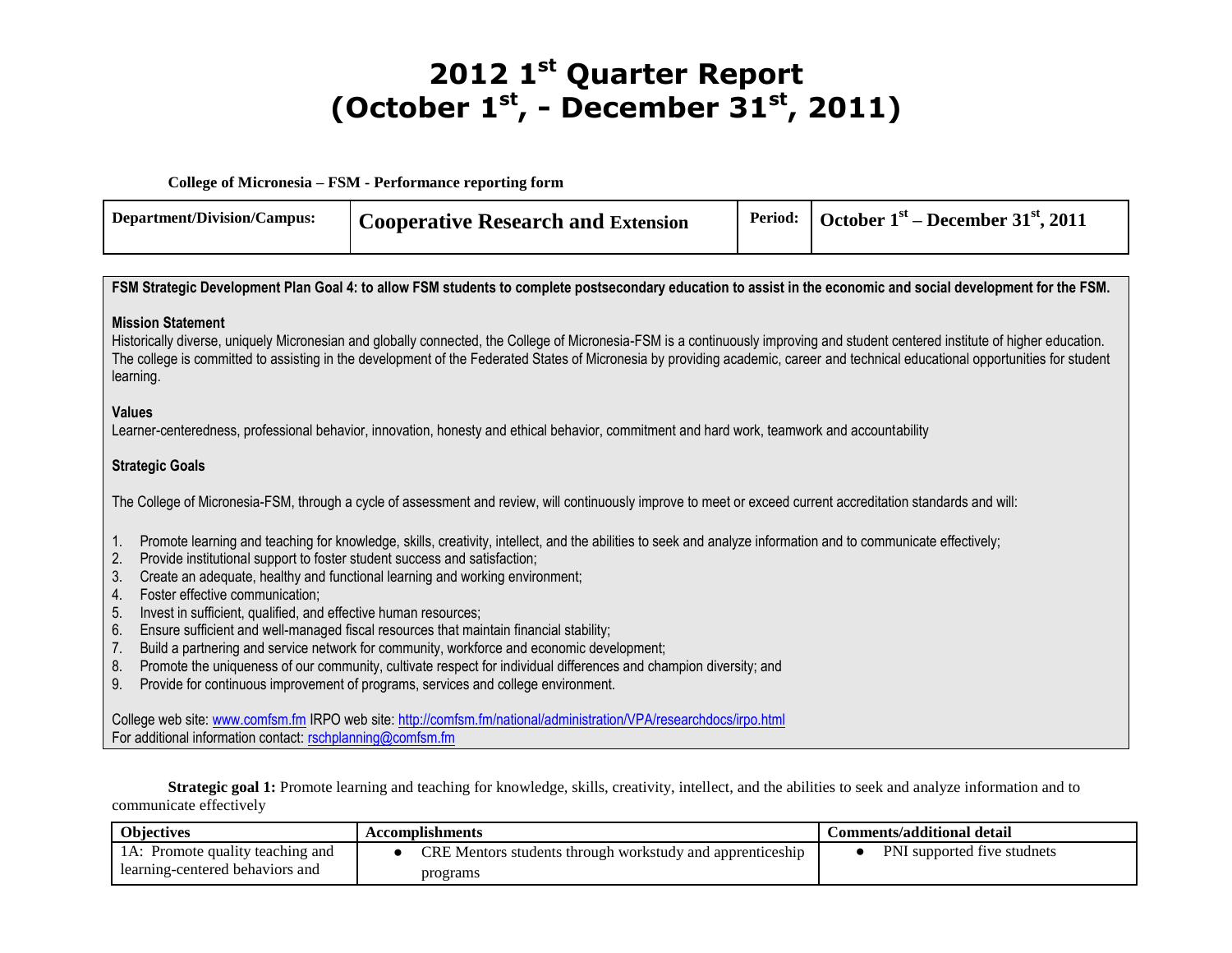| †∩r<br>$\sim$ $\sim$<br>campuses<br>0.477<br>onments<br>$\sim$ $\sim$<br>me<br>. |  |
|----------------------------------------------------------------------------------|--|

**Strategic goal 4:** Foster effective communication

| <b>Objectives</b>                 | Accomplishments                                            | Comments/additional detail               |  |
|-----------------------------------|------------------------------------------------------------|------------------------------------------|--|
| $\sim$<br>communications<br>ำทุกก | CDF<br>$T$ $T$<br>d a monthly newsletter<br>1mt1atec<br>'R | $\cdot$ .<br>` publishea<br>ssues<br>۲W۱ |  |
| pathways                          |                                                            |                                          |  |

## **Strategic goal 5:** Invest in sufficient, qualified, and effective human resources

| <b>Objectives</b>                 | <b>Accomplishments</b>                                 | <b>Comments/additional detail</b>   |  |
|-----------------------------------|--------------------------------------------------------|-------------------------------------|--|
| 5A: Provide on-going professional | CHKCRE maintained multi-agency collaboration on NCD    | Coordinator attended 51st Pacific   |  |
| development of faculty and staff  | PNI cross trained with the Livestock Academy and Black | Islands Health Officers Association |  |
|                                   | Pearl project                                          | (PIHOA) meeting in Honolulu on      |  |
|                                   |                                                        | 11/1-18 $\&$ in Yap 12/12-16;       |  |

## Strategic goal 6: Ensure sufficient and well-managed fiscal resources that maintain financial stability

| <b>Objectives</b>            | <b>Accomplishments</b>                                    |                                       |
|------------------------------|-----------------------------------------------------------|---------------------------------------|
| 6A: Enhance new and existing | VP received confirmation of DEG funding                   | \$70,000 in new funds for Phase II    |
| revenue resources to promote | CRE is Collaborating with Univ. of Hawaii to initiate the | 2 scholarships offered in each state; |
| growth and increase cost     | Children and Healthy Living Grant activities.             | applicants received for evaluation    |
| effectiveness                |                                                           |                                       |

## **Strategic goal 7:** Build a partnering and service network for community, workforce and economic development

| <b>Objectives</b>                                                                                                              | <b>Accomplishments</b>                                                                                                                                                                                                       | <b>Comments/additional detail</b>                                                                                                                                                                                                                                                                                                                 |
|--------------------------------------------------------------------------------------------------------------------------------|------------------------------------------------------------------------------------------------------------------------------------------------------------------------------------------------------------------------------|---------------------------------------------------------------------------------------------------------------------------------------------------------------------------------------------------------------------------------------------------------------------------------------------------------------------------------------------------|
| 7A: Increase involvement of the<br>community in college affairs                                                                | Chuuk CRE utilizes an integrated approach in the following planned<br>programs:<br>Global Food Security & Hunger/Small Islands Agriculture<br>Climate Change<br>Community Resources & Development<br>Health & Nutriton EFNEP | 5 regional agroforestry established<br>&mantained<br>2 stakeholders' meetings about proper<br>solid waste management & climate<br>change impacting food security<br>3 community surveys on climate<br>$\bullet$<br>change impact conducted<br>1 local radio broadcast aired about<br>$\bullet$<br>composting<br>PNI-CRE condcuted 217 farm visits |
| 7C: Develop new and enhance<br>existing programs to meet the<br>changing educational and workforce<br>needs of our communities | COM-LGP initiates improved on-line reporting system<br>CRE initiated the new USDA-NIFA Plan of Work to<br>incorporate the seven chosen program areas in research and                                                         | There will be difference in the focus of state<br>progams due to staff capacity but all activities<br>must fit withi these program areas.                                                                                                                                                                                                         |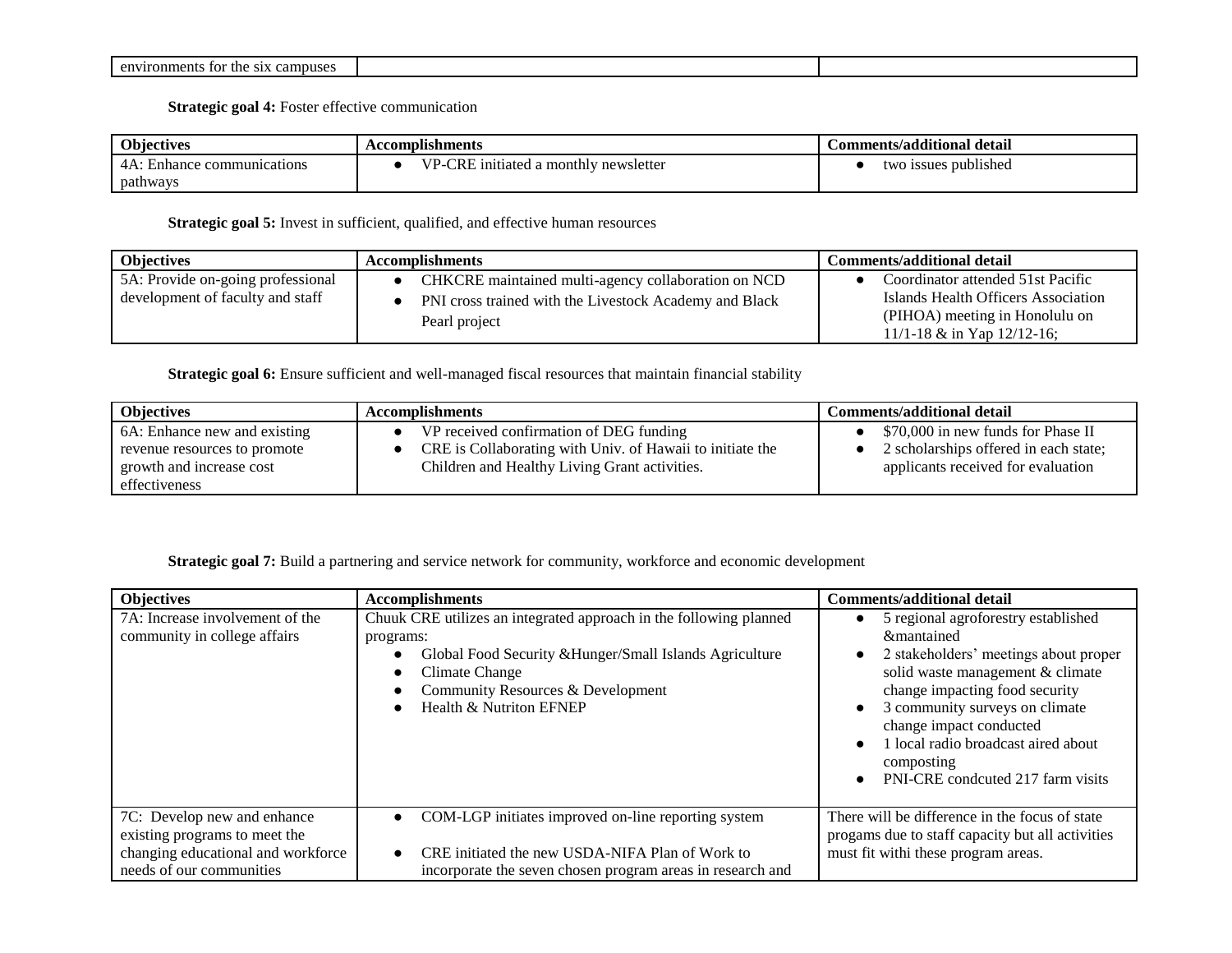|                                                                | extension;<br>Global Food Security and Hunger<br>$\circ$<br>Climate Change<br>$\circ$<br>Sustainable Energy<br>$\circ$<br>Childhood Obesity<br>$\circ$<br>Food Safety<br>$\circ$<br>Aquaculture<br>$\circ$<br><b>Community Resource Development</b><br>$\circ$ | Yap site initiated a program with the<br>Prisoners<br>Yap site completed the WSARE<br>2.<br>project using tilapia fish - an invasive<br>species - as pig and poultry feed.<br>A Banana gene bank and<br>3.<br>demonstration site have been<br>established.<br>Kosrea site provides extensive<br>4.<br>amounts of planting material and tissue<br>culture facilities to local farmers<br>Kosre site provided two farmer<br>5.<br>training workshops in Farming<br>Systems under the WSARE grant -<br>HD-DVDs are avialble. |
|----------------------------------------------------------------|----------------------------------------------------------------------------------------------------------------------------------------------------------------------------------------------------------------------------------------------------------------|---------------------------------------------------------------------------------------------------------------------------------------------------------------------------------------------------------------------------------------------------------------------------------------------------------------------------------------------------------------------------------------------------------------------------------------------------------------------------------------------------------------------------|
| 7D: Provide Cooperative Extension<br>Services to the community | <b>Below is VPCRE's table for Objective 7D.</b>                                                                                                                                                                                                                | The PNI CRE were involved in the<br>$\bullet$<br>state agriculture fair and World Food<br>Day<br><b>EFNEP</b> and Nutrition staffheld<br>training in 6 communities to assist<br>with ECE literacy programs407<br>participants were reached                                                                                                                                                                                                                                                                                |

| <b>VPCRE</b> |                                                                                         |                                                                               |                                                                 |                                                                                                           |                                                                                                         |                                                                                                  |                                                                             |
|--------------|-----------------------------------------------------------------------------------------|-------------------------------------------------------------------------------|-----------------------------------------------------------------|-----------------------------------------------------------------------------------------------------------|---------------------------------------------------------------------------------------------------------|--------------------------------------------------------------------------------------------------|-----------------------------------------------------------------------------|
|              | Conducted<br>extension/<br>Training<br>(# of Training)<br>Sessions $& 4$ of<br>Clients) | Conducted/<br>facilitated<br>workshop<br>(# of Workshops<br>$&$ # of Clients) | Provided advise to<br>$clients$ of session<br>$&$ # of Clients) | Provided non-<br>college classroom<br>teaching<br>(# of classroom<br>teaching sessions &<br># of Clients) | Provided technical<br>assistance<br>(# of provided technical<br>assistance session $&$ # of<br>Clients) | Worked on building<br>network/<br>Collaboration<br>(# of building sessions $\&$<br># of Clients) | Disseminated information/<br>documents (# of sessions $\&$ #<br>of Clients) |
| Yap          | 2/21                                                                                    | 3/35                                                                          | 64/316                                                          | 3/23                                                                                                      | 23/105                                                                                                  | 11/114                                                                                           | 17/32                                                                       |
| Chuuk        | 4workshops/83                                                                           |                                                                               | 3sessions &<br>72 clients                                       | 11 sessions<br>&95clients                                                                                 | 1sessions&95clients                                                                                     | 39 sessions & 452 clients                                                                        | 61 sesions & 675 clients                                                    |
| PNI          | 27/33 clients                                                                           | 58workshops/<br>3130 clients                                                  | 42 sessions/70<br>clients                                       | 8 sessions/8cients                                                                                        | 28 sessions/ 98 clients                                                                                 | 4 business sessions/404<br>clients                                                               | 79 sessions/2786 clients                                                    |
| Kosrae       | <b>KAES 10/6</b>                                                                        | <b>KAES 2/81</b>                                                              | <b>KAES 30/30</b>                                               | <b>KAES 8/7</b>                                                                                           | KAES 30/30                                                                                              | KAES $0/0$                                                                                       | <b>KAES 7/81</b>                                                            |
| National     |                                                                                         | 2workshops / 10<br>member agencies                                            | 1 client                                                        |                                                                                                           | 10 clients/composting                                                                                   | 2 meetings of Piggery<br>committee                                                               | 2 issue of newsletter / 220 hard<br>copies/ $\sim$ 87 electronic contacts   |